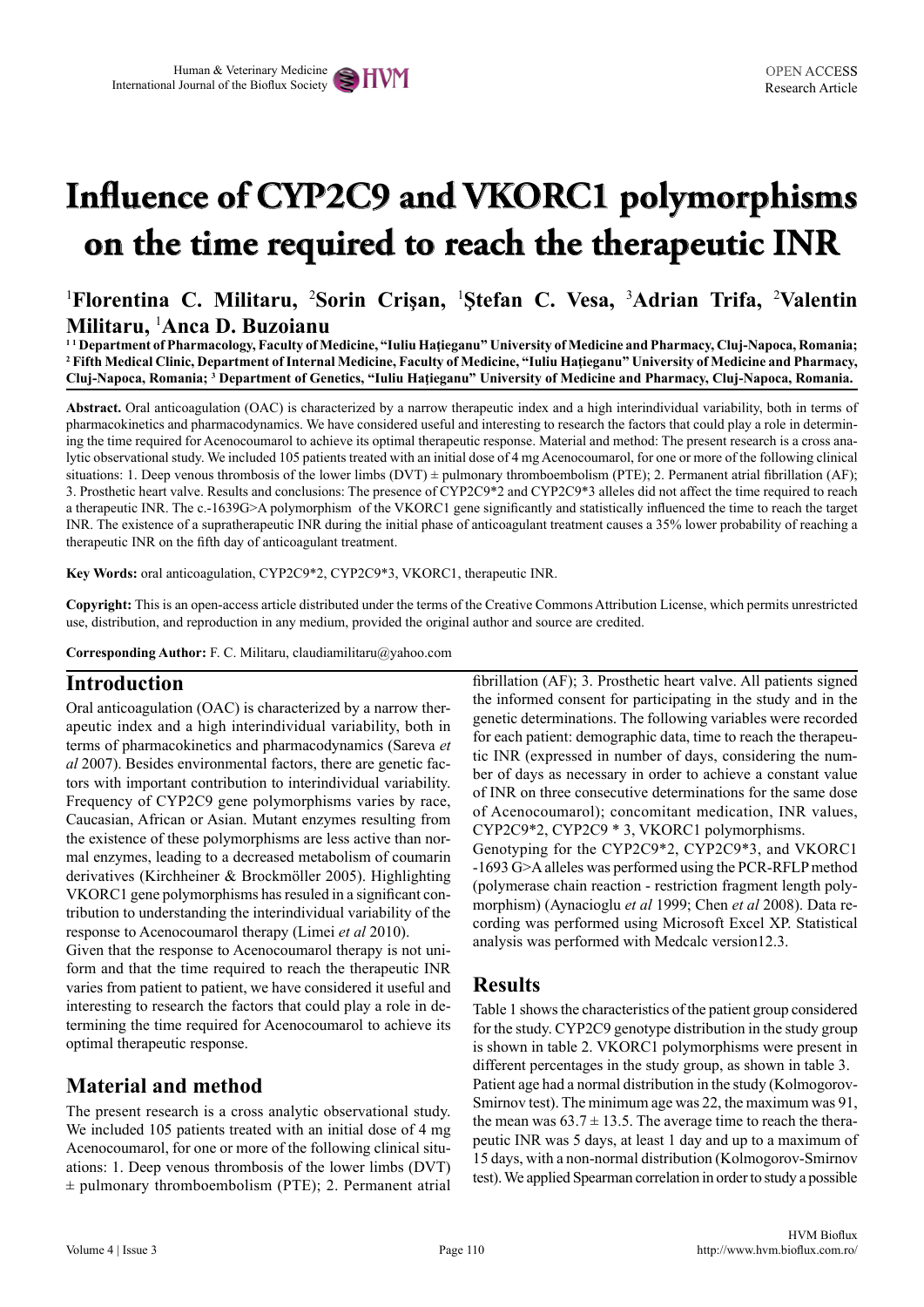association between patient age and the time required to reach the therapeutic INR, but we found no statistically significant correlation ( $r=0.017$ ,  $p=0.86$ ). We didn't find any statistically significant difference between men and women regarding the median time to INR (Mann-Whitney test, p=0.43). Not even the area (urban or rural) influenced the time to reach the therapeutic INR (Mann-Whitney test, p=0.78). Concomitant statin, amiodarone, proton pump inhibitors (PPI) or spironolactone therapy did not affect the time required to reach the therapeutic target (Mann-Whitney test, p>0.05). Neither the presence of CYP2C9\*2 and CYP2C9\*3 allele affected the time needed to reach the therapeutic INR (Mann-Whitney test, p=0.26 and p=0.87).

|  |  | Table 1. Characteristics of the patient group |  |  |  |
|--|--|-----------------------------------------------|--|--|--|
|--|--|-----------------------------------------------|--|--|--|

| Variable                      | No. $(\% )$ of patients |
|-------------------------------|-------------------------|
| Men                           | 54 (51.4%)              |
| Women                         | 51 (48.6%)              |
| Rural area                    | 58 (55.2%)              |
| Urban area                    | 47 (44.8%)              |
| <b>DVT</b>                    | 81 (81.0%)              |
| AF                            | $25(23.8\%)$            |
| <b>Prosthetic heart valve</b> | $4(3.8\%)$              |
| <b>Amiodarone therapy</b>     | $2(1.9\%)$              |
| <b>PPI</b> therapy            | $5(4.8\%)$              |
| Spironolactone therapy        | $11(10.5\%)$            |
| <b>Statin therapy</b>         | 54 (51.4%)              |

Table 2. CYP2C9 genotype distribution

| CYP2C9 genotype | No. of patients | % Patients |
|-----------------|-----------------|------------|
| $*1/*1$         | 64              | 61%        |
| $*1/*2$         | 22.             | 21%        |
| $*1/*3$         | 16              | $15.20\%$  |
| $*2/*3$         | 3               | $2.90\%$   |

Table 3. Distribution of VKORC1 polymorphisms

| c.–1639 G>A polymorphism of the<br>VKORC1 gene | No. of patients % patients |        |
|------------------------------------------------|----------------------------|--------|
| GG                                             | 31                         | 29.50% |
| <b>GA</b>                                      | 60                         | 57.10% |
| AA                                             | 14                         | 13.30% |

The c.-1639G>A polymorphism of the VKORC1 gene (Kruskal-Wallis test, p=0.03) and the supratherapeutic INR (Mann-Whitney test, p=0.003) during exploratory dosing, significantly statistically influenced the time to reach the target INR.

Cox regression was used to assess the independent influence of each parameter studied on the probability of reaching the therapeutic INR depending on the time required for this. We set as the dependent event the fifth day of anticoagulant treatment. Compared to the presence of GG genotype, the presence of AA genotype of the c-1639G>A polymorphism of the VKORC1\*2

gene, shows a 1.9-fold increase (hazard ratio) in the probability that the patient will reach a therapeutic INR until the fifth day of anticoagulant therapy. The existence of a supratherapeutic INR during the beginning of the anticoagulant therapy causes a 35% lower probability for a patient to reach a therapeutic INR on the fifth day of anticoagulant therapy.

Table 4. Cox regression. Time required to reach the therapeutic INR

| Variable                    | p     | <b>HR</b> | 95% CI |       |
|-----------------------------|-------|-----------|--------|-------|
|                             |       |           | min    | max   |
| Age                         | 0.704 | 1.005     | 0.98   | 1.03  |
| Gender                      | 0.313 | 1.156     | 0.872  | 1.532 |
| <b>Statin</b>               | 0.999 | 1         | 0.748  | 1.336 |
| Amiodarone                  | 0.411 | 1.535     | 0.553  | 4.263 |
| <b>PPI</b>                  | 0.595 | 0.84      | 0.441  | 1.599 |
| Spironolactone              | 0.499 | 0.833     | 0.49   | 1.416 |
| $CYP2C9*2$                  | 0.389 | 1.162     | 0.825  | 1.636 |
| <b>CYP2C9*3</b>             | 0.449 | 1.138     | 0.815  | 1.588 |
| VKORC1*2(GA)                | 0.071 | 0.709     | 0.487  | 1.03  |
| VKORC1*2 (AA)               | 0.021 | 1.916     | 1.103  | 3.329 |
| Acenocumarol (mg/week)      | 0.608 | 0.99      | 0.954  | 1.028 |
| <b>Supratherapeutic INR</b> | 0.007 | 0.649     | 0.474  | 0.888 |

#### **Discussions**

OACs are ideal drugs to test the paradigm of personalized medicine, being among the most prescribed drugs, but also a major cause of adverse reactions (Pirmohamed 2006; Wester *et al*  2008). Achieving a balance between the need for effective anticoagulation and the reduction in the time needed to reach the therapeutic INR, without increasing the risk of side effects, is important not only for patients, but also for the health system, taking into account the economic aspects of oral anticoagulation therapy.

In this research, we studied the influence of several factors on the time needed to reach the therapeutic INR, considering it as one of the phenotypic expressions of the response to Acenocoumarol therapy.

The results of our research on socio-demographic factors or concomitant therapy and their influence on the time needed to reach the therapeutic target are in agreement with the data published by Limdi *et al* (2009) or Higashi *et al* (2002), who did not find statistical significance regarding this influence.

Our study shows no influence of the presence of CYP2C9\*2 and CYP2C9\*3 alleles on the time to achieve the therapeutic INR. In a study on 185 patients treated with warfarin, most of them for atrial fibrillation, Higashi *et al* (2002) found no difference, in terms of time to reach the therapeutic INR, between the wild-type group of patients and the group with one of the two alleles: CYP2C9\*2 and CYP2C9\*3. Note that between this study and our research, there is a difference in defining the time to INR, as we defined it as the time until obtaining three consecutive INR values between 2 and 3, whereas in Higashi's study, it was defined as the time required to reach the first therapeutic INR value. The research conducted by Ozer *et al* (2010) on 100 patients treated with warfarin showed that wild-type CYP2C9 patients experienced a statistically significant longer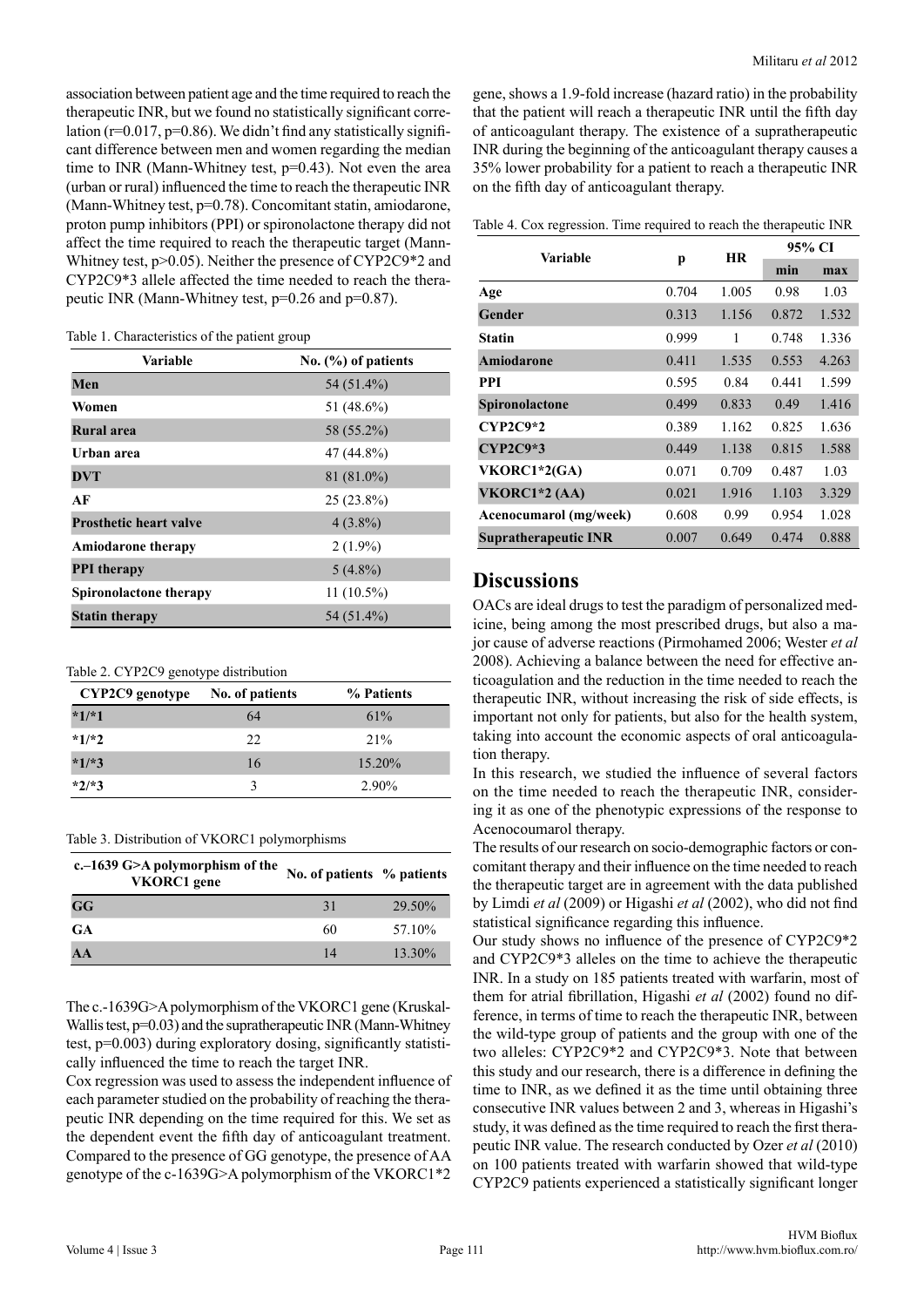time to reach the therapeutic INR, compared with CYP2C9\*2 and CYP2C9\*3 subtypes .

The difference between the studies might be given by the heterogeneity of the group created by Ozer *et al* (2002) - Caucasians, Asians, African-Americans. It is well known that the allele frequency of CYP2C9 gene varies by race. Our results are consistent with those obtained by Schwarz *et al* (2008), which showed that CYP2C9 genotype did not affect the time to reach the therapeutic INR . As the new data reported in our study, the research conducted by Gong *et al* (2011) also did not show any influence of CYP2C9 genotype on the time to the first therapeutic INR. After analyzing the data, a statistical significance was observed regarding the influence of c-1639G>A polymorphism of the VKORC1 gene on the time to reach the therapeutic INR. Patients carrying A allele require less time to achieve the therapeutic INR. Literature data shows different results regarding the influence of VKORC1 genotype on the time required to reach the therapeutic INR. The study conducted by Gong *et al* (2011) did not find VKORC1 genotype as factor influencing the time to INR105. Instead, just as with our results, Schwarz *et al* (2008) showed that VKORC1 haplotype has a significant effect on the time required to reach the first therapeutic INR. Patients with one or two alleles of VKORC1 haplotype have a shorter time to reach the terapeutic INR104. Schalekamp *et al* (2006) conducted a study that included patients who received treatment with Acenocoumarol. In contrast to our research, the results of these authors indicate that the patients carrying VKORC1 polymorphisms do not differ from those with wild-type VKORC1 genotype in terms of the time needed to reach a therapeutic INR. In the study conducted by Limdi *et al* (2010) on patients in initial phase of warfarin therapy, the therapeutic INR was reached much faster in patients with VKORC1 polymorphisms alone or with CYP2C9 and VKORC1 variants, compared with those with only one CYP2C9 variant or without CYP2C9 and VKORC1 polymorphisms.

Note that by applying Cox regression we have shown that there is a supratherapeutic INR during the initial phase of anticoagulant therapy causing a 35% lower probability that a patient will not reach a therapeutic INR on the fifth day of anticoagulant treatment. The presence of supratherapeutic INR may be due to the existence of CYP2C9 and/or VKORC1 genetic polymorphisms, as shown by the results of numerous pharmacogenetic studies of oral anticoagulants (Higashi *et al* 2002; Schalekamp *et al* 2006; Ozer *et al* 2010; Gong *et al* 2011).

## **Conclusions**

The presence of CYP2C9\*2 and CYP2C9\*3 alleles did not affect the time required to reach a therapeutic INR. The c.-1639G>A polymorphism of the VKORC1 gene significantly and statistically influenced the time to reach the target INR. The presence of AA genotype of c.-1639G>A polymorphism of VKORC1\*2 gene determined a 1.9-fold increase (hazard ratio) in the probability that the patient will reach a therapeutic INR until the fifth day of anticoagulant treatment. The existence of a supratherapeutic INR during the initial phase of anticoagulant treatment causes a 35% lower probability of reaching a therapeutic INR on the fifth day of anticoagulant treatment.

#### **References**

- Aynacioglu, A. S., Brockmöller, J., Bauer, S., Sachse, C., Güzelbey, P., Ongen, Z., et al, 1999. Frequency of cytochrome P450 CYP2C9 variants in a Turkish population and functional relevance for phenytoin. Br J Clin Pharmacol 48(3):409-15.
- Gong, I. Y., Tirona, R. G., Schwarz, U. I., Crown, N., Dresser, G. K., Larue, S., et al, 2011. Prospective evaluation of a pharmacogenetics-guided warfarin loading and maintenance dose regimen for initiation of therapy. Blood 15;118(11):3163-71.
- Higashi, M. K., Veenstra, D. L., Kondo, L. M., Wittkowsky, A. K., Srinouanprachanh, S. L., Farin, F. M., et al, 2002. Association between CYP2C9 genetic variants and anticoagulation-related outcomes during warfarin therapy. JAMA 287:1690–1698.
- Kirchheiner, J., Brockmöller, J.,2005. Clinical consequences of cytochrome P4502C9 polymorphisms. Clin Pharmacol Ther 77:1-16.
- Limdi, N. A., Wiener, H., Goldstein, J. A., Acton, R. T., Beasley, T. M., 2009. Influence of CYP2C9 and VKORC1 on Warfarin Response during Initiation of Therapy. Blood Cells Mol Dis 43(1):119–128.
- Limei, Y., Weihong, G., Feng, Y., Huaijun, Z., 2010. Impact of VKORC1 gene polymorphism on interindividual and interethnic warfarin dosage requirement— A systematic review and meta analysis. Thrombosis Research 4:159-166.
- Ozer, N., Cam, N., Tangurek, B., Ozer, S., Uyarel, H., Oz, D., et al, 2010. The impact of CYP2C9 and VKORC1 genetic polymorphism and patient characteristics upon warfarin dose requirements in an adult Turkish population. Heart Vessels 25:155–162.
- Pirmohamed, M., 2006. Warfarin: almost 60 years old and still causing problems. Br J Clin Pharmacol 62:509–11.
- Saraeva, R. B., Paskaleva, I. D., Doncheva, E., Eap, C. B., Ganev, V. S., 2007. Pharmacogenetics of acenocoumarol: CYP2C9, CYP2C19, CYP1A2, CYP3A4, CYP3A5 and ABCB1 gene polymorphisms and dose requirements. J Clin Pharm Ther 32:641-649.
- Schalekamp, T., Brassé, B. P., Roijers, J. F. M., Chahid, Y., van Geest-Daalderop, J. H. H., de Vries-Goldschmeding, H., et al, 2006. VKORC1 and CYP2C9 genotypes and acenocoumarol anticoagulation status: Interaction between both genotypes affects overanticoagulation. Clin Pharmacol Ther 80(1):13-22.
- Schwarz, U. I., Ritchie, M. D., Bradford, Y., Li, C., Dudek, S. M,. Frye-Anderson, A., et al, 2008. Genetic Determinants of Response to Warfarin during Initial Anticoagulation.N Engl J Med 358:999-1008.
- Wen, M. S., Lee, M., Chen, J. J., Chuang, H. P., Lu, L. S., Chen, C. H., et al, 2008. Prospective study of warfarin dosage requirements based on CYP2C9 and VKORC1 genotypes. Clin Pharmacol Ther 84(1):83-9.
- Wester, K., Jonsson, A. K., Spigset, O., et al, 2008. Incidence of fatal adverse drug reactions: a population based study. Br J Clin Pharmacol 65:573–9.

## **Authors**

•Florentina C. Militaru, Department of Pharmacology,"Iuliu Hațieganu" University of Medicine and Pharmacy, 6th Pasteur Street, 400349, Cluj-Napoca, Cluj, Romania, EU, email: claudiamilitaru@yahoo.com

•Sorin Crişan, Department of Internal Medicine, 5th Medical Clinic, Municipal Hospital,"Iuliu Haţieganu" University of Medicine and Pharmacy, 11th Tăbăcarilor Street, 400139, Cluj-Napoca, Cluj, Romania, EU, email: crisan.sorin@gmail.com